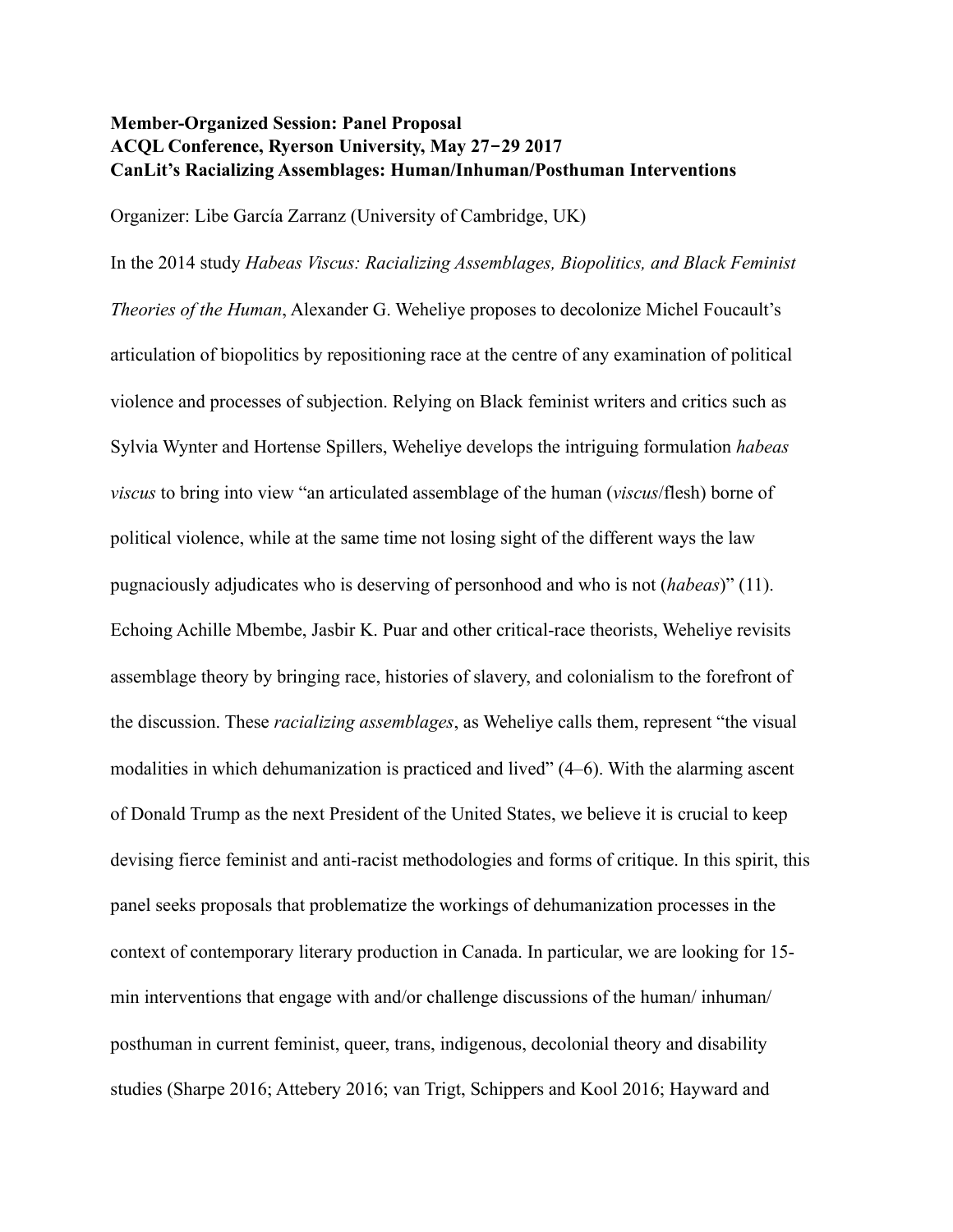Weinstein 2015; Chen and Luciano 2015; C. Lee 2014; Braidotti 2013; Sandoval 1999). Paper proposals should be no more than 300 words, and should be accompanied by a short biography and a 50 word abstract (in Word or RTF). They are due on or before 15 February 2017, and should be sent to: Libe García Zarranz  $(lg516@cam.ac.uk)$ . Those who propose papers must be members of the ACQL by 1 March 2017.

## **Séance organisée par les membres : proposition de table ronde Conférence de l'ALCQ, Université Ryerson, du 27 au 29 mai 2017**

## **Les assemblages racialisants de CanLit : Interventions humaines / inhumaines / posthumaines**

Organisatrice : Libe García Zarranz (Université de Cambridge, Royaume-Uni)

Dans l'étude de 2014 *Habeas Viscus: Racializing Assemblages, Biopolitics, and Black Feminist Theories of the Human*, Alexander G. Weheliye propose de décoloniser l'articulation de la biopolitique de Michel Foucault en repositionnant la race au centre de tout examen de la violence politique et des processus d'assujettissement. S'appuyant sur des écrivaines et des critiques féministes noires comme Sylvia Wynter et Hortense Spillers, Weheliye développe la formulation intrigante *habeas viscus* pour mettre en vue « un assemblage articulé de l'humain (*viscus* / chair) né de la violence politique, sans perdre de vue les différentes façons pugnaces dont la loi juge qui est digne d'être une personne et qui ne l'est pas (*habeas*) » (11).

Faisant écho à Achille Mbembe, Jasbir K. Puar et d'autres tenants de la théorie raciale critique, Weheliye revisite la théorie de l'assemblage en mettant la race, l'histoire de l'esclavage et le colonialisme au premier plan des débats. Ces assemblages racialisants, comme Weheliye les